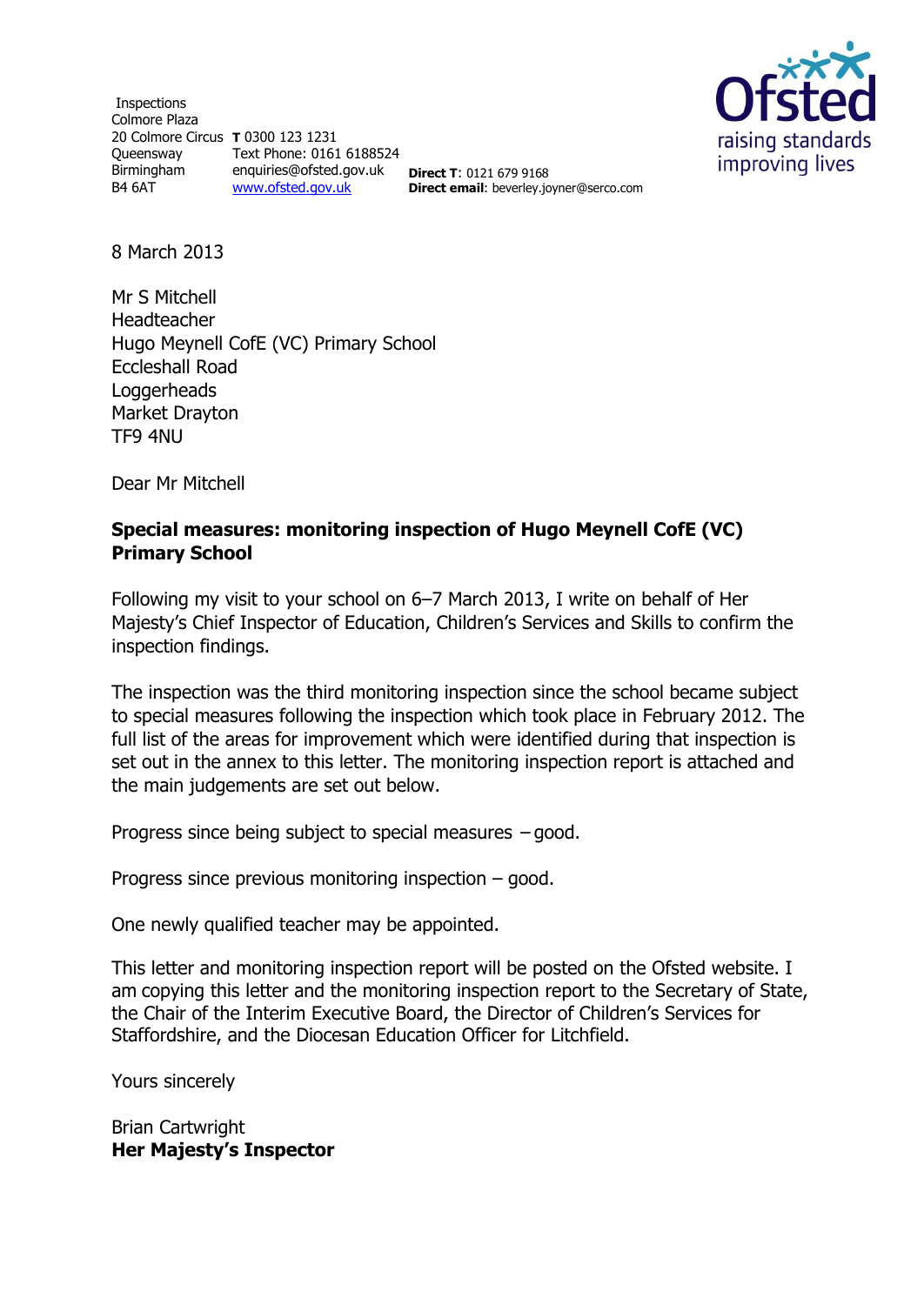

# **Annex**

## **The areas for improvement identified during the inspection which took place in February 2012**

- Make sure all pupils achieve good or better progress in their learning by:
	- eliminating any inadequate teaching by December 2012
	- ensuring teachers make effective use of assessment information, in order to provide work at the right level for pupils of all abilities
	- ensuring teachers use a variety of strategies to encourage all pupils' active engagement throughout the lesson
	- improving teachers' knowledge of teaching about the sounds letters make (phonics), guided reading and writing
	- providing more opportunities for pupils to apply their writing and mathematical skills across different subjects
	- giving written feedback to pupils that provides them with clear guidance on what they need to improve their work.
- **IMPROPED EXAM** Improve leadership and management by:
	- establishing a rigorous cycle of checking teachers' planning, work in pupils' books and the progress pupils make
	- improving tracking systems to determine the progress made by each pupil from the beginning of each key stage, the start of a school year and term by term
	- improving performance management processes and making staff accountable for meeting challenging performance targets in relation to the rate of pupils' progress in reading, writing and mathematics
	- implementing a curriculum that supports the systematic development of pupils' knowledge, skills and understanding in all National Curriculum subjects
	- developing the skills of all those with leadership responsibility, including the governing body, to support effective monitoring and evaluation of the school's work.
- **Ensure the governing body meets all statutory requirements by agreeing and** regularly reviewing all statutory policies and procedures, especially those for safeguarding.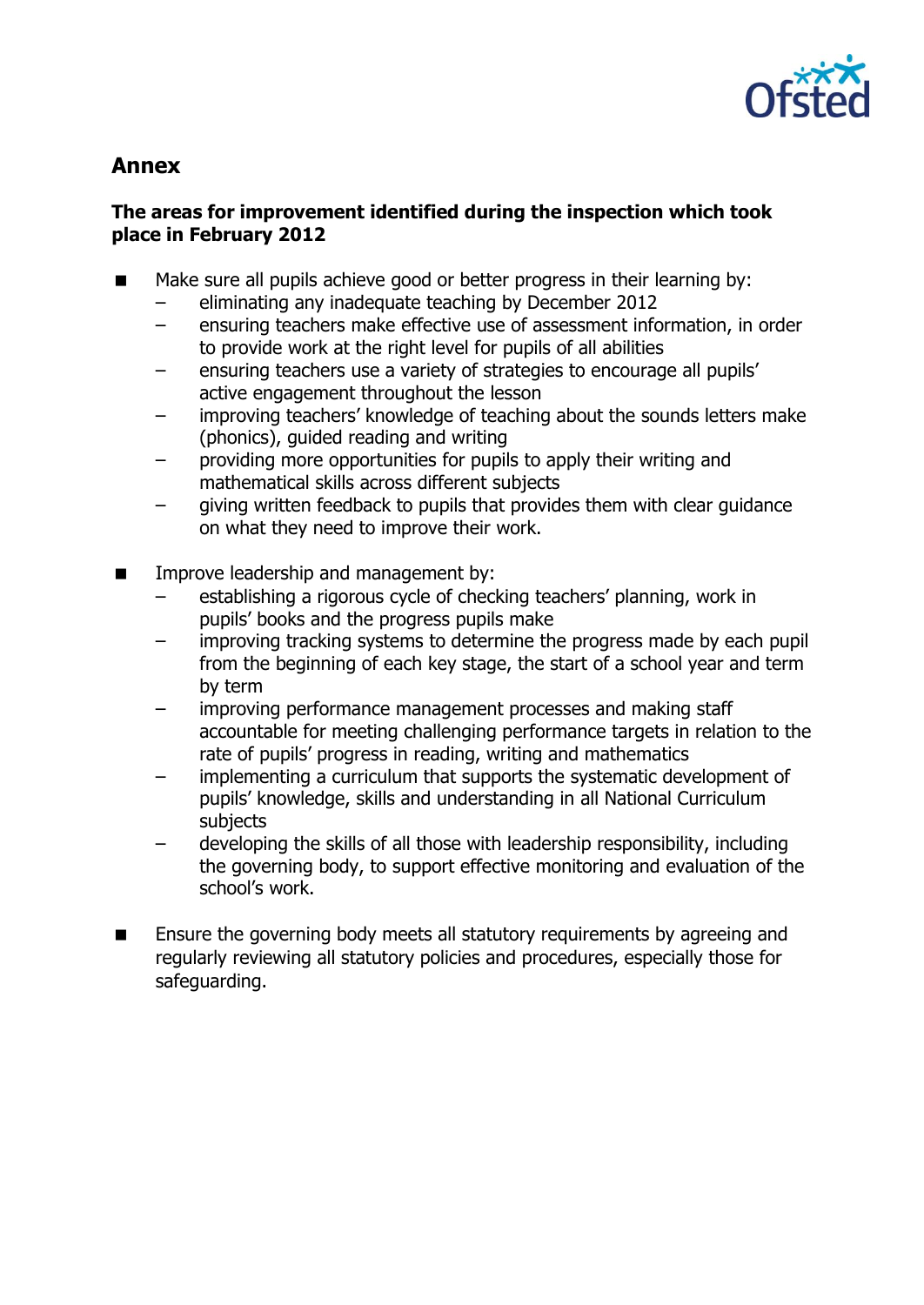

# **Special measures: monitoring of Hugo Meynell CofE (VC) Primary School**

## **Report from the third monitoring inspection on 6–7 March 2013**

### **Evidence**

The inspector observed the school's work, scrutinised documents and met with the headteacher, teaching and support staff, pupils, a representative of the local authority and the Chair of the Interim Executive Board (IEB).

# **Context**

Since the previous monitoring visit, a permanent new headteacher has been appointed.

#### **Achievement of pupils at the school**

The school has clear and detailed records of pupils' attainment over time, using twice-termly measuring points. These show that pupils' progress towards expected end-of-year targets is accelerating in most classes. Pupils' work in books is also showing improvement this academic year, with some outstanding examples of creative writing as testimony to pupils' increased engagement with the lessons. At least half the pupils look to be making good progress.

There are still some shortfalls in writing. Year 2 data shows pupils to be undershooting expected targets, but that is not evident in their good classwork and positive attitudes to learning in lessons. Across the school, improvements in teaching of mathematics are ensuring that most pupils are on track to achieve their expected levels.

Progress since the last monitoring inspection on the areas for improvement:

**make sure all pupils achieve good or better progress in their learning**  $$ good.

#### **The quality of teaching**

HMI observed 11 lessons taught by 11 teachers. None were inadequate, and most were good. Lessons now start promptly, with pupils given activities that are well matched to their prior learning. Teachers are putting their hearts as well as minds into delivering lessons in an interesting way, confidently using costume, drama, humour and demonstration to enliven lessons. The recently introduced 'guided reading' and 'grammar' sessions are increasing the focus on technical literacy skills. As yet, some of the activities are pitched slightly too high in some of these sessions, which then requires on-the-spot adjustments by the teacher.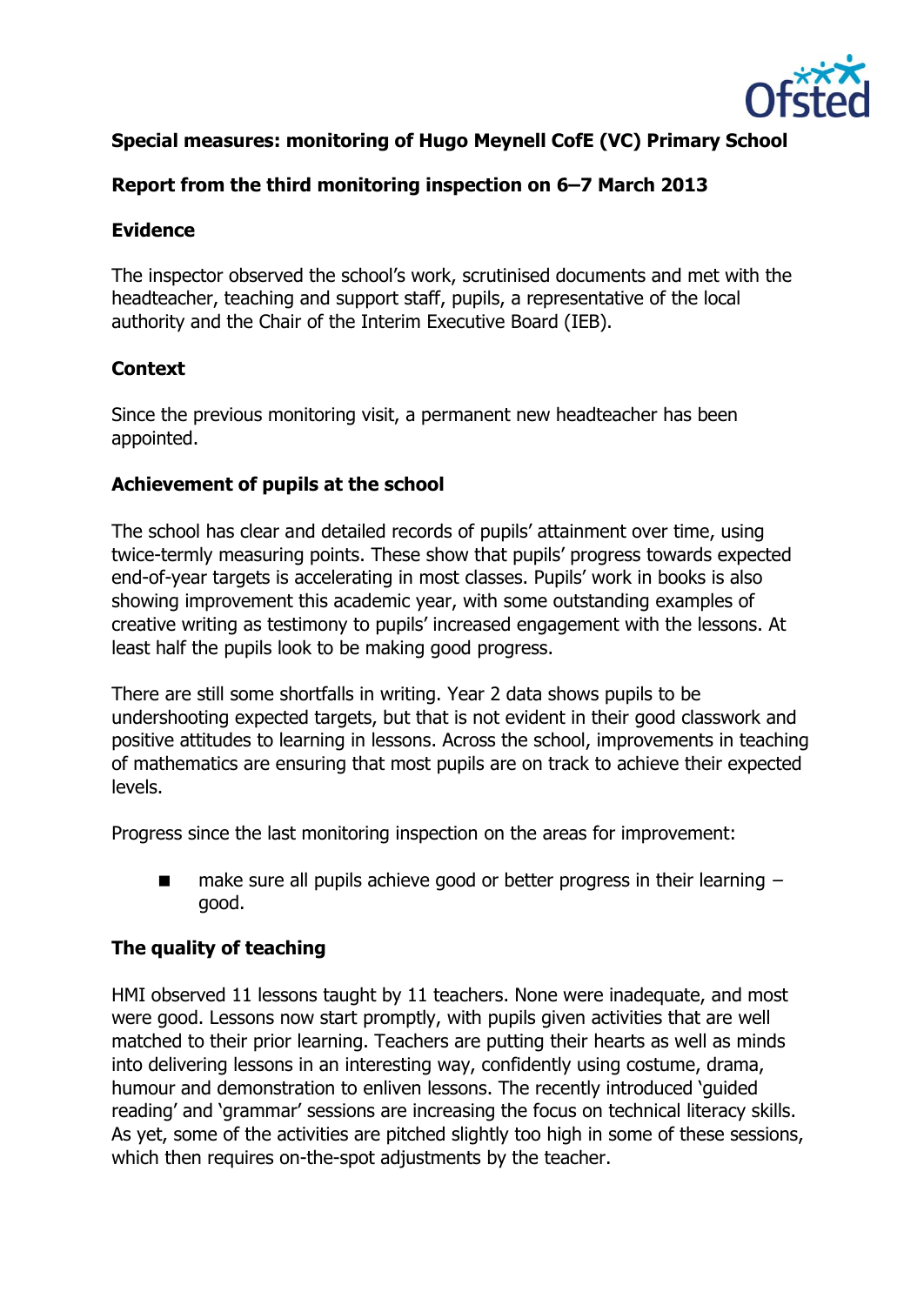

There are very good examples of 'topic' work exploiting every opportunity to extend literacy skills by using interesting contexts and practical activities. For example, a mathematics lesson on data analysis was being driven by real shadow stick data collected via a science topic on the solar system. This challenged pupils to learn measuring techniques accurately, and at a high level.

There is good evidence of better developmental marking and feedback to pupils. Now, a formal occasion every week is used to give pupils time to respond. Not every comment is yet clear enough for a pupil to respond directly. There are some delightful examples of very creative pupil responses, indicating the success of teachers in establishing a classroom climate that develops pupils' imagination and gives them the confidence to express their ideas.

Progress since the last monitoring inspection on the areas for improvement:

eliminate any inadequate teaching by December 2012 – good.

### **Behaviour and safety of pupils**

All pupils behave well in class, and in and around the school, and they are very much enjoying improved playground arrangements. Attendance is good.

### **The quality of leadership in and management of the school**

The newly appointed headteacher has quickly picked up the baton of school improvement actions set in place by the previous executive headteacher. He retains the unrelenting focus on improving teaching and learning. The school's, local authority and HMI observations confirm that teaching quality is rising securely. Progress towards removal of special measures is accelerating. Staff morale is high; they are excited by the opportunities to improve their practice, and in the freedom they have to bring their own ideas and imagination to lessons. With the support of the IEB, quick improvements have been made to the appearance and quality of interior aspects of the building. The IEB is establishing a 'shadow' team of potential future governors to help prepare a permanent governing body for the future.

Progress since the last monitoring inspection on the areas for improvement:

 improve the effectiveness of leadership and management at all levels **–** good.

#### **External support**

Support for the school continues on a number of equally effective fronts. Local authority consultants are working closely with subject coordinators. The partnership